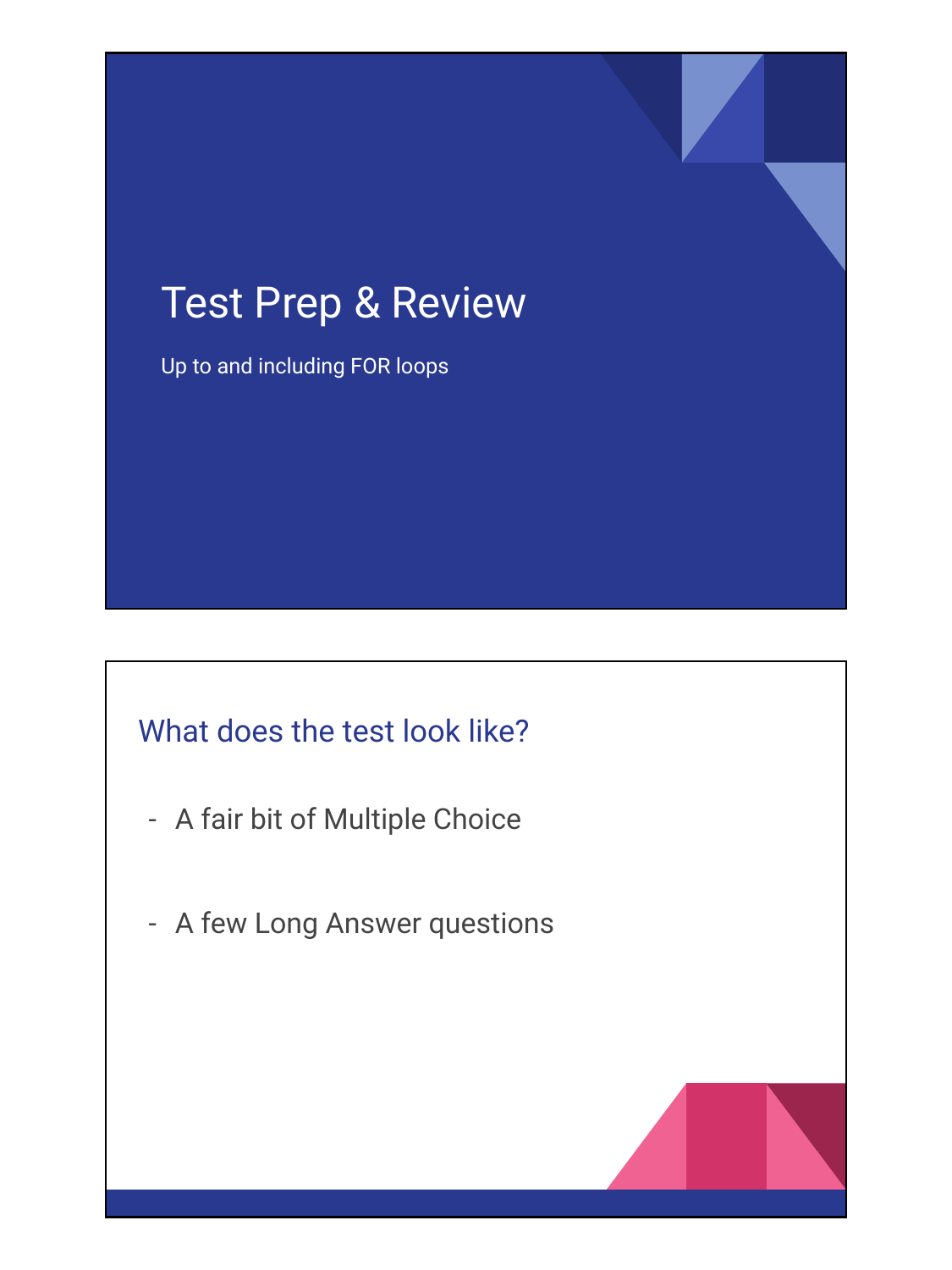# Multiple Choice Examples

Examples:

1. To begin a single line comment, use the following symbol:

a) ' b) // c) \*/ d) /\* e) :

2. When using scanf which of the following is NOT true:

a. the & is needed to pass the address of the variable.

b. the & allows for two-way communication.

c. the & points to the value of the variable.

d. the format string is always needed.

### Multiple Choice Examples

Examples:

1. To begin a single line comment, use the following symbol:

a) ' (b) // c) \*/ d) /\* e) :

2. When using scanf which of the following is NOT true:

a. the & is needed to pass the address of the variable.

b. the & allows for two-way communication.

 $\epsilon$ . the & points to the value of the variable.

d. the format string is always needed.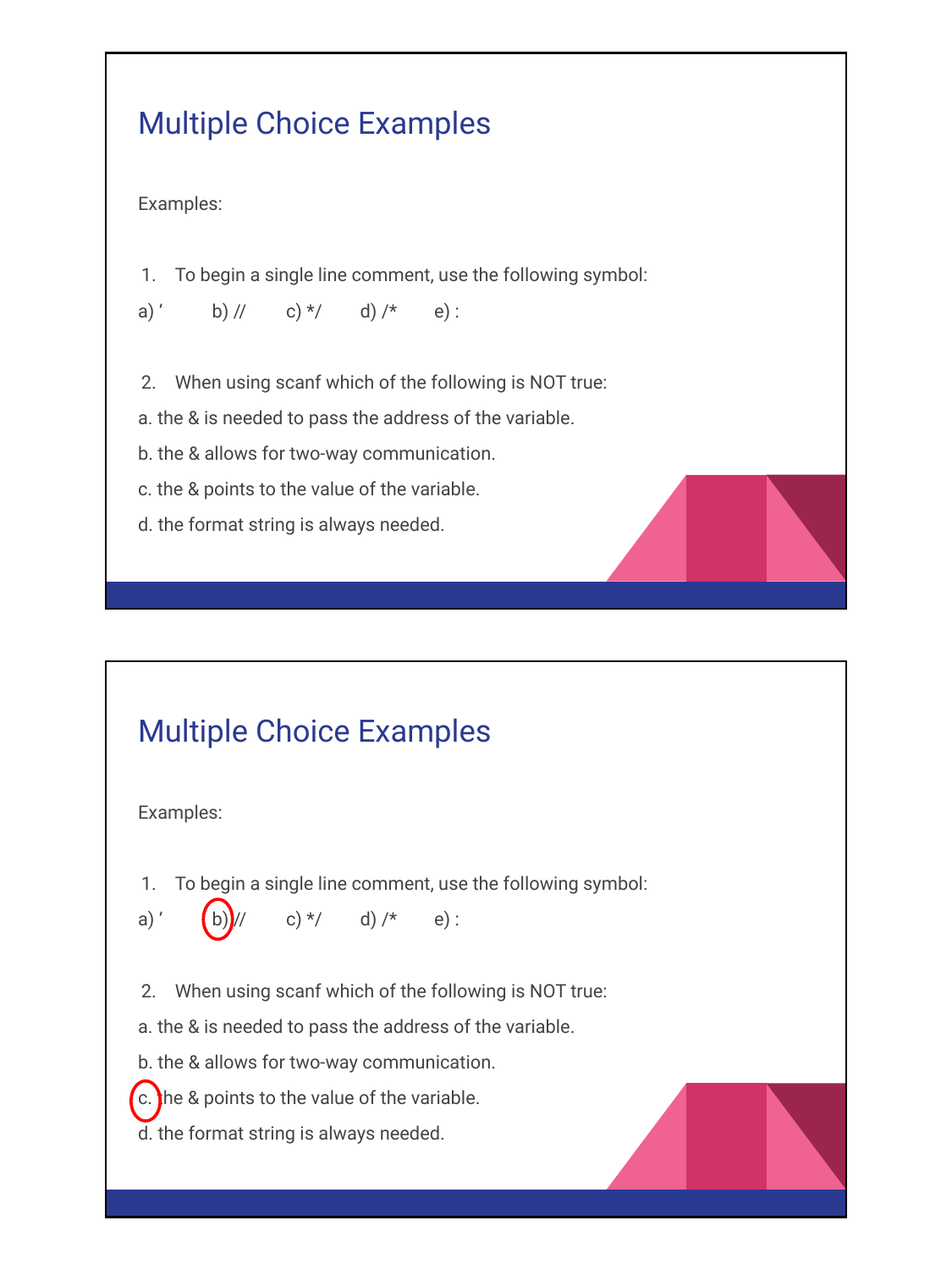# Multiple Choice Examples (cont.) 3. Consider the following code segment if  $(n != 0 & x & x / n > 100)$ statement1; else Statement2; If n is of type int and has a value of 0 when the segment is executed, what will happen? a. Your program will crash when it executes this instruction. b. A syntax error will occur. c. statement1, but not statement2, will be executed d. statement2, but not statement1, will be executed e. Neither statement1 nor statement2 will be executed; control will pass to the first statement following the if statement

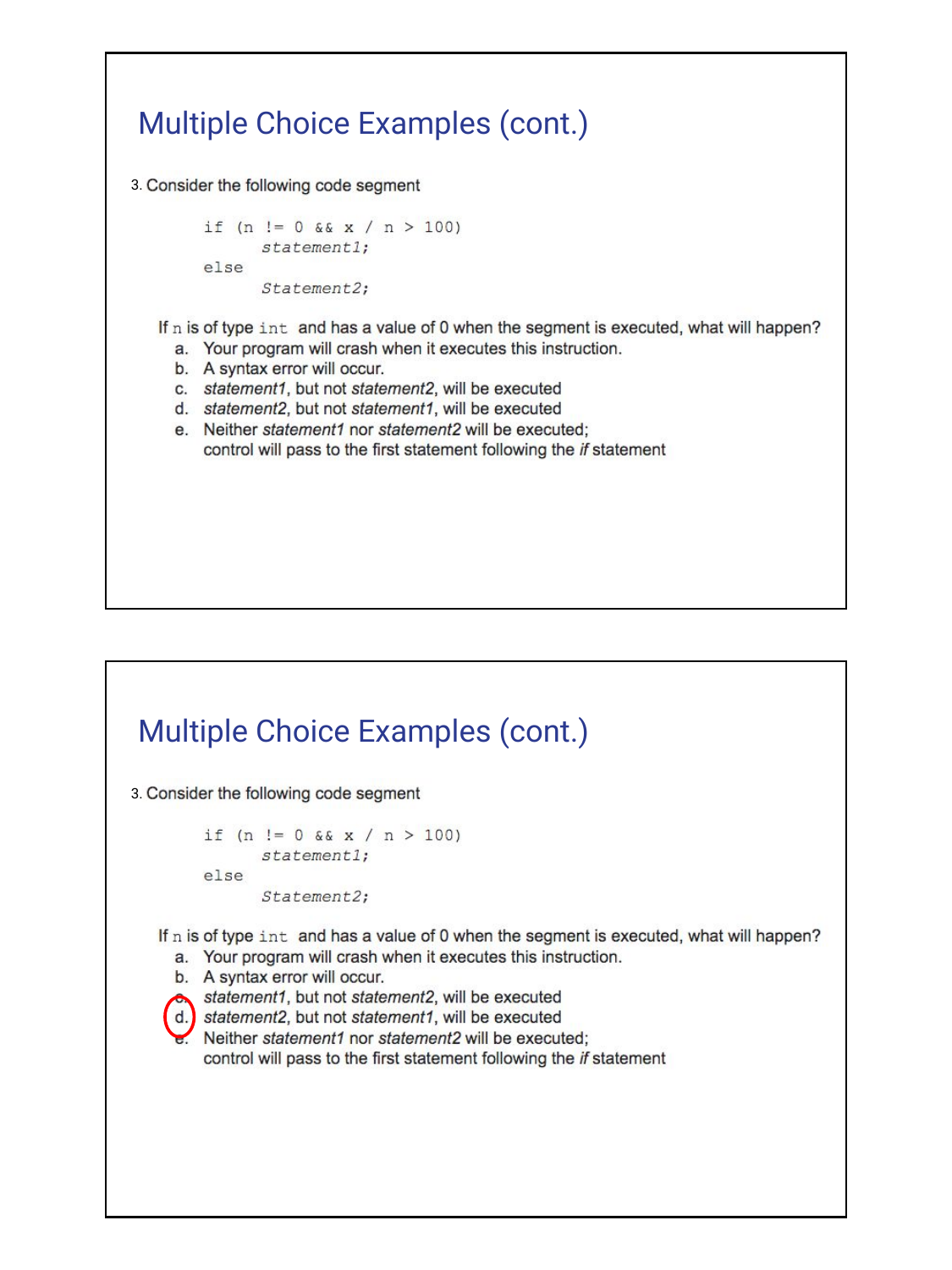# Long Answer Question Example

The following block of code should ask the user for a low number and a high number. It should use a FOR LOOP to display all numbers in between (and including) these two numbers. Do not declare any additional variables.

| int x, highNum, lowNum; | <b>Example</b>                   |
|-------------------------|----------------------------------|
|                         | Low number: 8<br>High number: 14 |
|                         | 8                                |
|                         | 9<br>10                          |
|                         | 11<br>12                         |
|                         | 13<br>14                         |
|                         |                                  |

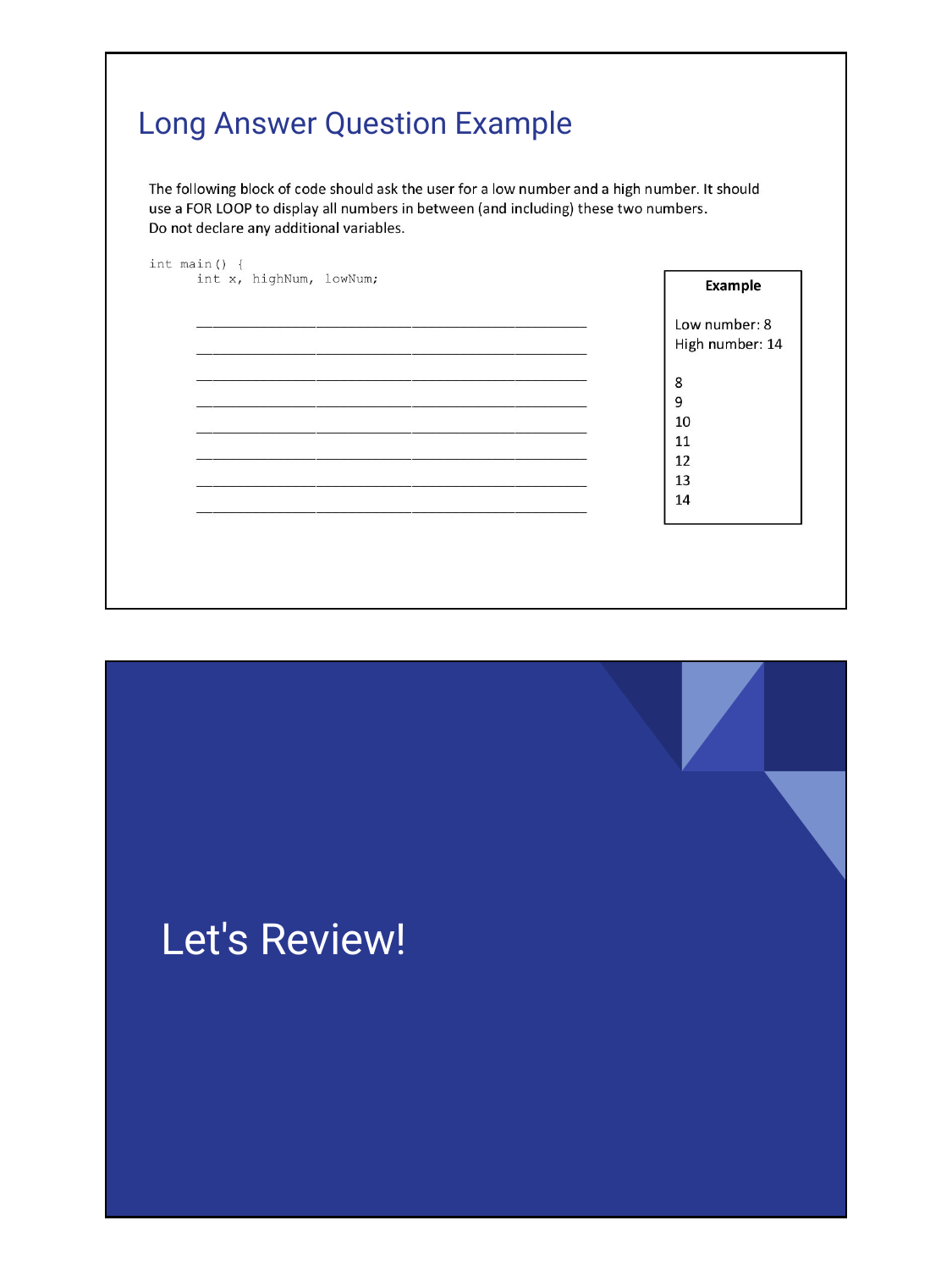```
Default template
#include <stdio.h>
int main() {
  //Code goes here
  return 0;
}
```

```
Declaring Variables
TYPE variable_name;
examples:
  int num1;
  double num2;
  float num3;
  char letter1;
```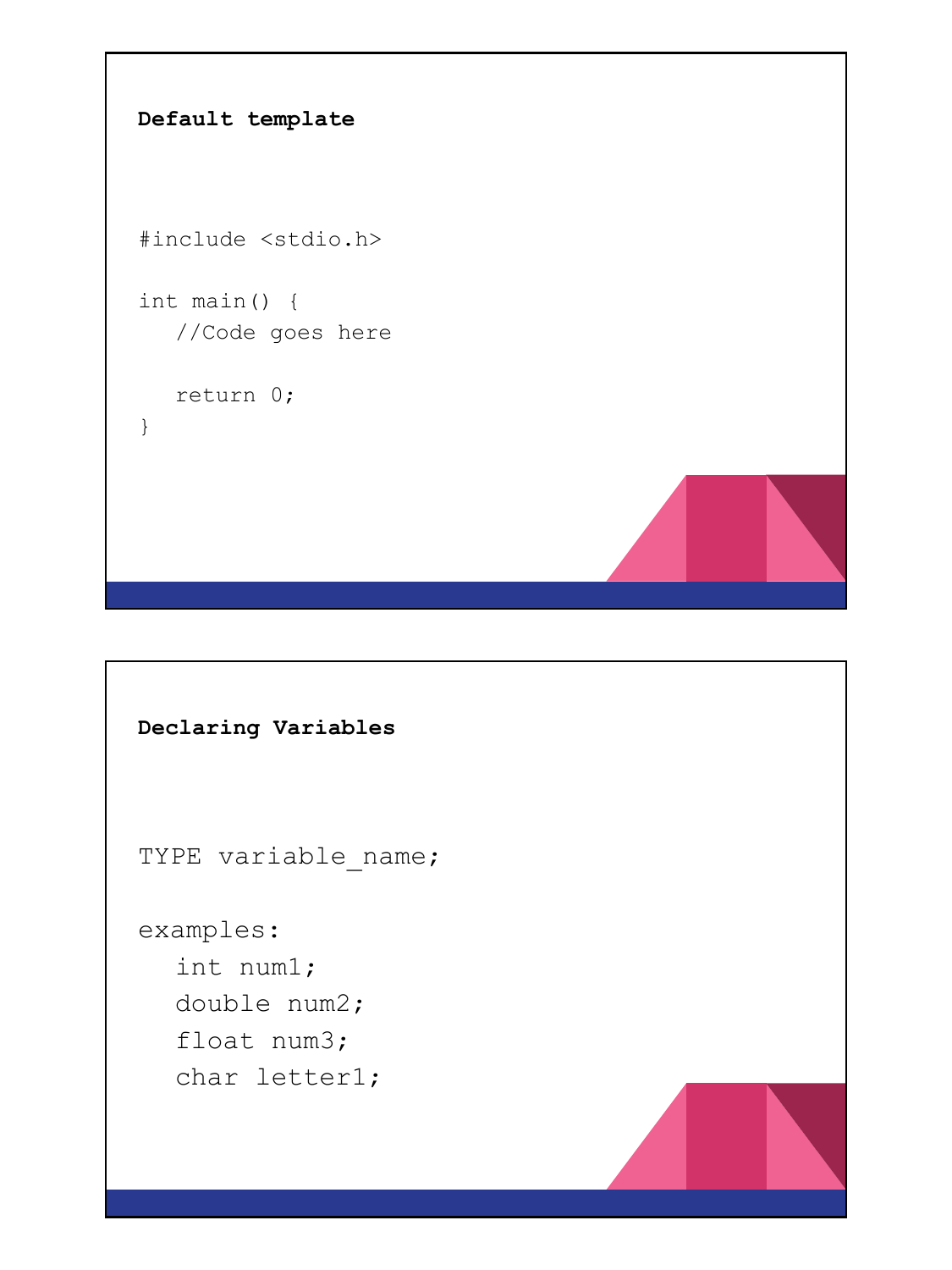```
Conditional Statements
   int num1=0;
   if (num1 == 42) {
      //do something
   } else if (num1 < 42) {
      //do something else
   } else if (num1 >= 43) {
      // do something else
   } else {
      // something else
   }
                                     //kinds of logic
                                     if (num1 > 10 && num1 < 100) {}
                                        //AND
                                     if (num1 > 10 || num1 < 100) {}
                                        //OR
                                     if (num1 != 0) {} 
                                       //NOT equal
                                    | if (num1 \frac{1}{6} 2 == 0) {}
                                       //REMAINDER of num1 / 2
```

```
ScanF Statements
int readNumber;
float readFloat;
char readCharacter;
printf("Give me a number please: ");
scanf("%i", &readNumber); //NOTE THE AMPERSAND
printf("Give me a decimal number please: ");
scanf("%f", &readFloat); //NOTE THE AMPERSAND
printf("Give me a character please: ");
scanf("%c", &readCharacter); //NOTE THE AMPERSAND
```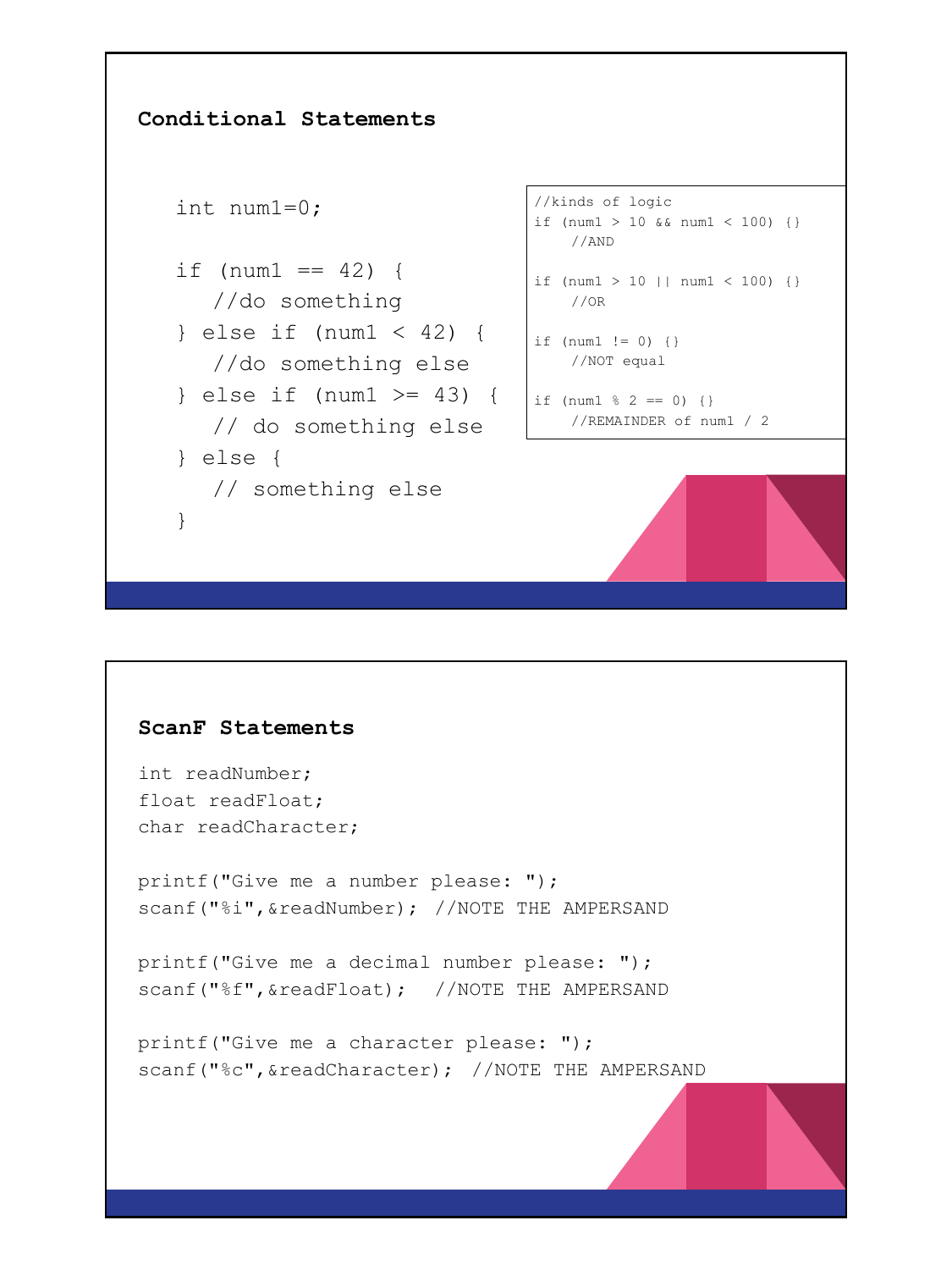

```
WHILE Loops
//WHILE Loop
while (x < 1000) {
  //DO SOMETHING
}
//DO WHILE LOOP
do {
} while (x < 1000); //NOTE THE SEMICOLON
```